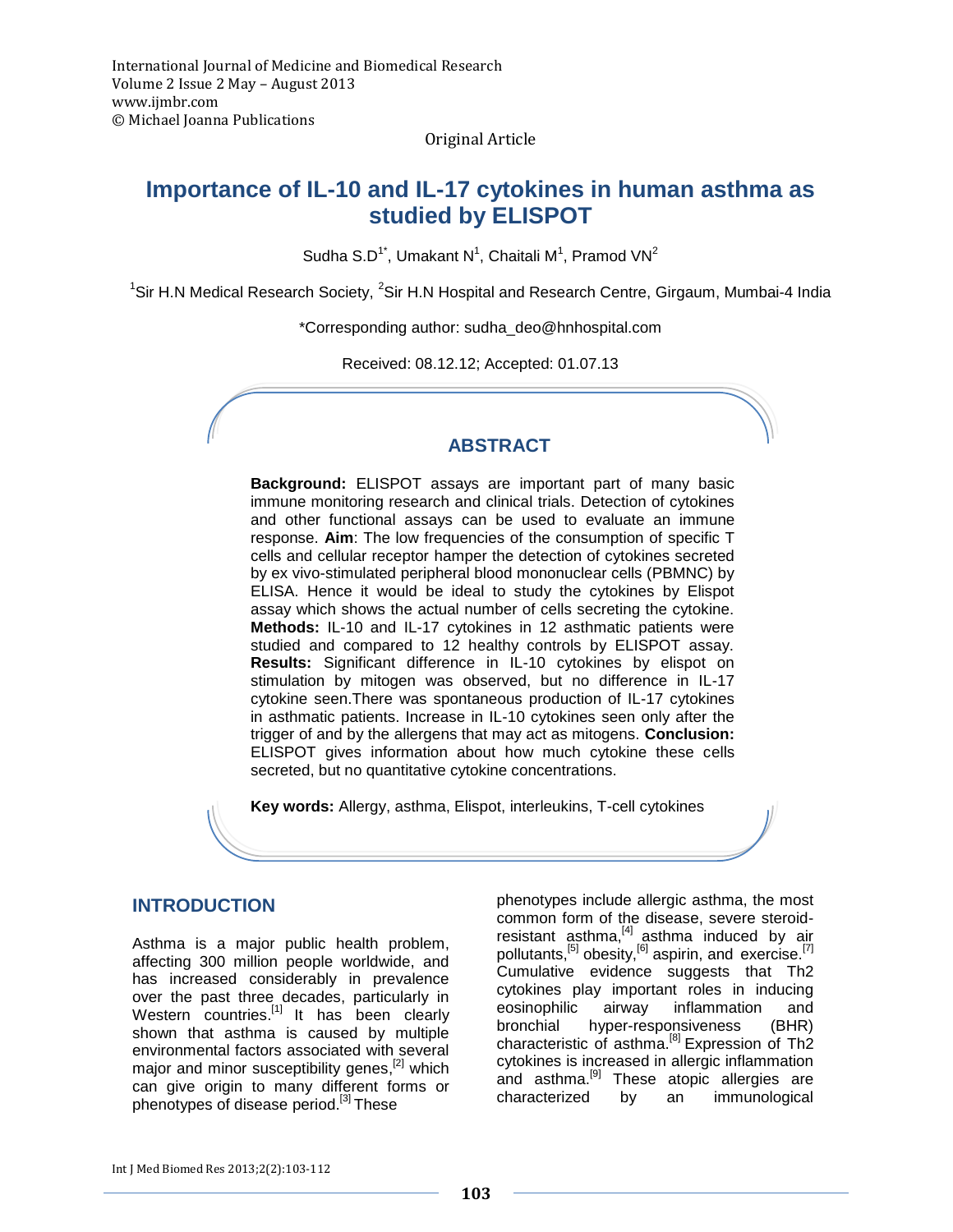overreaction (hypersensitivity) to common components in our environment such as pollen, animal hair, certain types of food.<sup>[10,11]</sup> The allergic reaction is initiated via the interaction of a particular allergen with IgE antibodies that in turn, triggers the release of pro-inflammatory mediators from IgE receptor bearing mast cells and basophils, IgE antibodies are normally found at low concentrations but are increased in allergic individuals and the detection of allergenspecific IgE antibodies can serve as diagnostic tools.<sup>[10,11]</sup> Besides, the T-cells are of great importance. IL-4 is the prototype cytokine and T cells produce IL-4, IL-5 as well as IL-13 and can be easily detected by Elispot.<sup>[10,11]</sup> Due to its high sensitivity and easy performance, the Elispot assay has proven to be an extremely useful method for measuring antigen-specific T-cell responses in a variety of situations.<sup>[12]</sup>

There are some cytokines such as IL-10 of the Th2 and IL-17 of the Th series whose role has not yet being established.<sup>[13]</sup> Interleukin-10 (IL-10) is a cytokine derived from CD4+ Thelper type 2 (TH2) cells identified as a suppressor of cytokines from T-helper type 1(TH1) cells.<sup>[13]</sup> Its role in the pathogenesis of asthma has not been well documented. Some evidence suggests that IL-10 production is reduced in patients with asthma compared with non-asthmatic control subjects and murine studies provide evidence that IL-10 suppresses development of eosinophilic inflammation in the airways and knockout of the IL-10 gene augments allergen-induced eosinophilic airway inflammation.<sup>[13]</sup> Nevertheless, the role of IL-10 in the pathogenesis of BHR is not known.

Little or none is known about the role of Th-17 in lung disease. It is known that IL-17 is increased in BAL fluid, sputum and blood from patients with asthma.<sup>[14,15]</sup> The role of IL-17 in asthma is an area of intense current investigation. As the role of IL-17 in neutrophil recruitment to the airways is well known, in the last years several studies tried to find an association between Th17 lymphocytes and asthma. [16] Identifications of these cytokines by elispot opens up a new methodology in research.<sup>[17]</sup> The enzyme-linked immunospot or ELISPOT assay allows the detection of low frequencies of cells secreting various molecules.<sup>[17,18]</sup> ELISPOT can be used in many areas of research and, because of its high sensitivity, has the potential to become a valuable diagnostic tool.[18] Based on the same "sandwich" immunochemical principles as enzyme-linked immunosorbent assay, ELISPOT is easy to perform and quantify the results.[18,19] At the same time, ELISPOT remains a state-of-the-art technique that requires accuracy, thorough selection of antibodies and detection reagents, and an understanding of the principles of data analysis.<sup>[18]</sup>

ELISPOT is a sensitive method. ELISPOT allows for detection of a single cell that secrets a protein of interest (cytokine, effector protein, receptor, surface marker, antibody) among 1,000,000 cells in the culture.<sup>[18,19]</sup> In ELISA, detection of proteins secreted by a single cell is impossible.<sup>[18,19]</sup> Sometimes, cytokine production by hundreds of stimulated cells remains undetected because of the insufficient sensitivity of ELISA and/or the ongoing consumption of the cytokine by cultured cells.[20] In many situations, detection of interleukin 2 (IL-2) in cell cultures with ELISA appears impossible, because cultured cells instantly consume the secreted IL-2. In contrast to ELISA, ELISPOT is not affected by cytokine consumption, and thus very well suitable for the detection of cells secreting IL- $2.^{[21]}$  Elispot measures the frequencies of antigen specific T-cells within freshly isolated cell material such as peripheral blood mononuclear cells (PBMNC). It measures the quality of T-cell immunity of a single cell.<sup>[14]</sup>

# **METHODOLOGY**

The study group consisted of 12 patients of asthma who attended the OPD of our private hospital. They were carefully examined by our Chief Allergologist and the symptoms suggestive of asthma were noted. These patients were off treatment during the study. Immunological proforma was filled and details regarding name, age, gender and duration of symptoms were recorded. A detailed history about the type, duration of symptoms, and frequency of exacerbations was taken for each patient. The questionnaire including respiratory symptoms, previous medical history, and smoking habits was noted.

Age and sex-matched 12 healthy volunteers were selected as controls. Exclusion criteria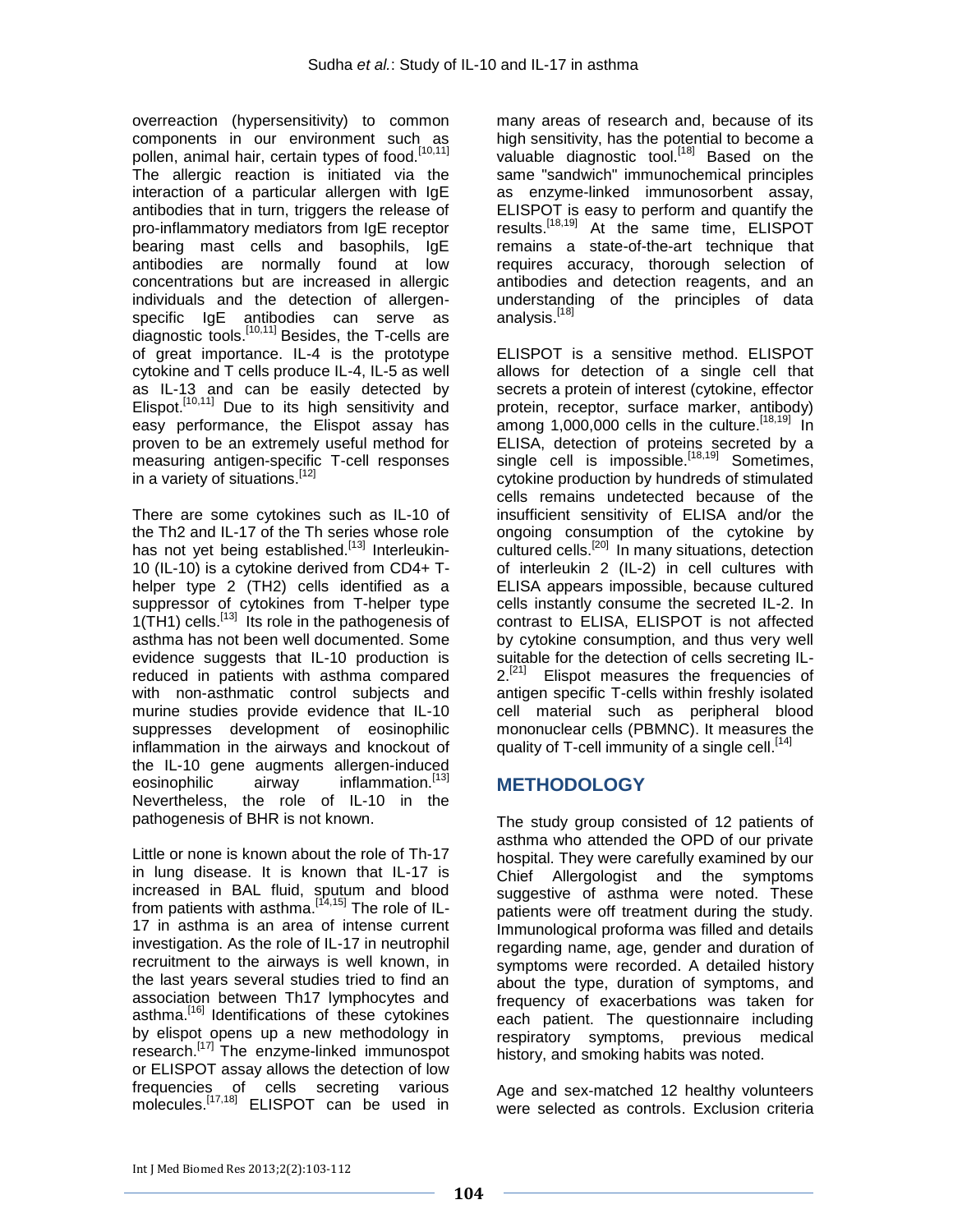included diabetes, smoking and any heart problems, parasitic infections, tuberculosis and other lung diseases.

This was a pilot project for initial standardization of ELISPOT assay for our main project that was approved by the Institutional Scientific Advisory and Ethical Committee with the consent taken from the patients before collection of the blood.

### **Blood sample**

Blood samples were collected in plain tubes without any anti-coagulant for the separation of serum via centrifugation. The serum was stored in eppendorf tubes at  $-70^{\circ}$ C until ELISA was performed for the detection of Total IgE.

### **Total and differential count**

Mediators influencing bronchial asthma such as T-cells, eosinophils, mast cells, basophils mononuclear phagocytes and platelets were determined. Total and differential count was done in all the patients using Wright's stain for differential count.

## **Total IgE in serum by Elisa**

Serum IgE levels were estimated in all the subjects taken for our study using kits from RADIM diagnostics (Italy). The standard protocol as mentioned in the kits was thus followed for the quantitation of  $lgE$  in  $IU/ml$ .<sup>[22]</sup>

#### **Cell Isolation and cultures**

Peripheral blood mononuclear cells (PBMNC) were separated from heparinised blood with density gradient separation by overlaying blood diluted in normal physiological saline in equal proportions on Histopaque (Sigma density of 1.077) in conical tubes and centrifuging the same at 400g (1520rpm) for 20 minutes.<sup>[22]</sup> Cells separated were then suspended at 5-10 x 10 $^6$ cells per tube and then cultured with and without PHA for 24 hrs. These cells were then used for the Elispot assay.

#### **IL-10 and IL-17 detection by Elispot**

All the wells in the microplate were filled with 200ul of sterile culture media and incubated for approximately 20 minutes at RT. When the cells were ready to be plated culture media was aspirated from the wells. 100 ul of appropriate cells from patients or controls added to each wells in duplicates. Cells were incubated in humidified  $37^0C$  in CO<sub>2</sub> incubator<br>for overnight (12-16 hrs). Optimal for overnight (12-16 hrs). Optimal temperature for incubation was standardized. Cells were not disturbed during incubation period. Each well was aspirated and washed, the procedure was repeated for 3-4 times for total of 4 washes. The plate was cleared of excess wash buffer by tapping it upside down and 100ul of diluted antibody (specific for IL-10 or IL-17) was added into each well and incubated at  $2-8$ <sup>o</sup>C overnight. This was followed by 4 washes to remove the excess detection antibody. To this was added 100ul of diluted Streptavidin –Alkaline Peroxidase conjugate into each well and incubate for 1 hr at RT. This was followed by 4 washes with buffer and then 100ul of BCIP/NBT chromogen added into each well and incubated for 1 hr at RT in dark to prevent exposure to light. After incubation, the chromogen was removed by rinsing the microplate with water. Inverted and tap for the excess water and allowed to dry at  $37^{\circ}$ C for 30 minutes

## **Calculation of results**

The development of microplate was analysed by counting spots on a Elispot reader (CTL-Corporation, USA) and read as number of spots per well. Thus quantitation of results can be done on CTL Elispot reader.

#### **Statistical analysis**

SPSS package of version 16 was used for analysis of all the samples and statistical significance was calculated. Pearson correlation was also used.

# **RESULTS**

The study involved 12 asthmatic patients between the age of 30-70 yrs and 12 healthy individuals taken as controls between the ages of 23-55 yrs. as represented in Table 1. The ratio of male to female was 3:9 in patients and 10:2 in controls.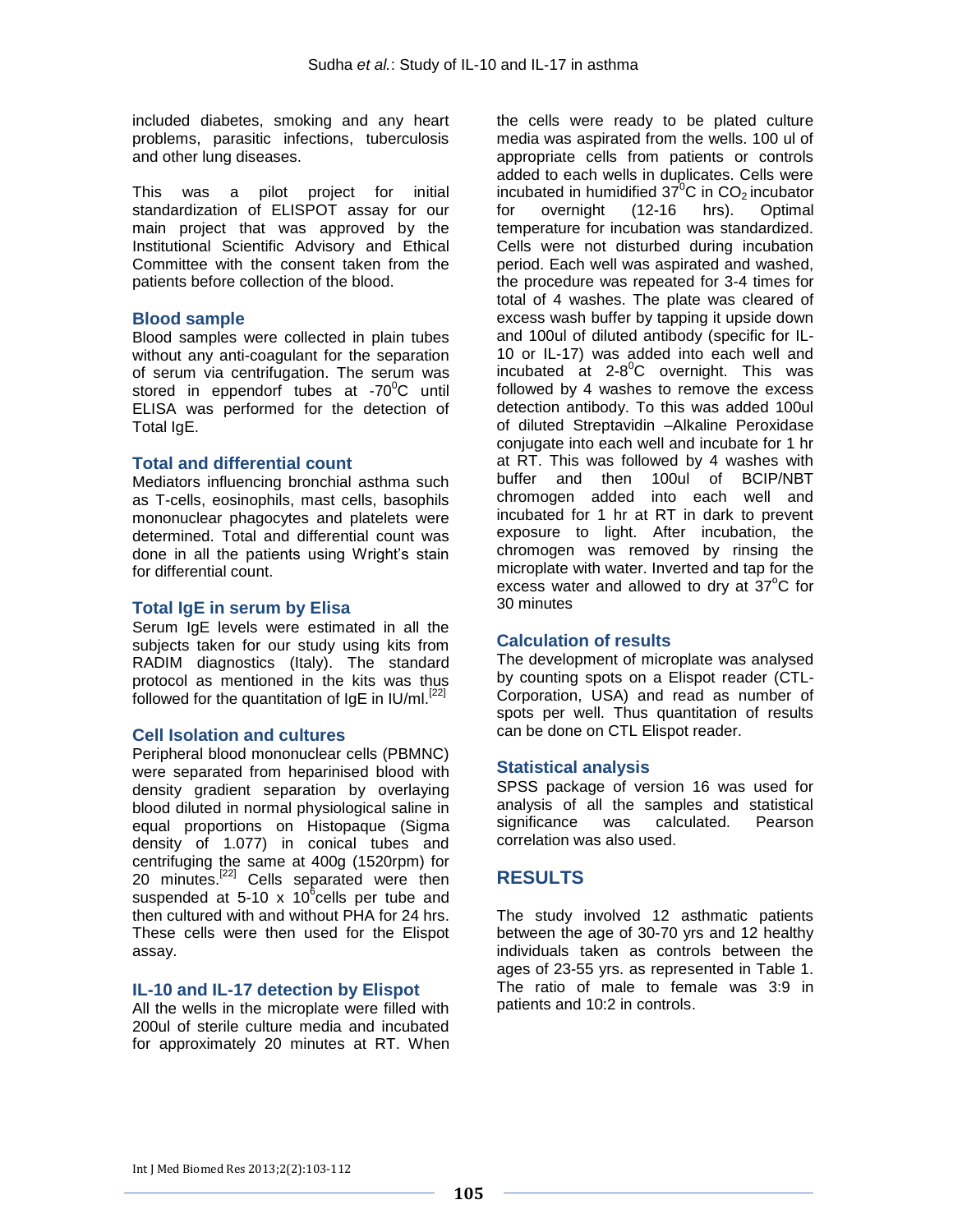|  | Table 1: Age-sex pattern of subjects |
|--|--------------------------------------|
|--|--------------------------------------|

| Subject         | Age Mean + (Range)         | Male:Female |
|-----------------|----------------------------|-------------|
|                 | vrs                        |             |
| Patient (N=12)  | $48.83 \pm 2.86$ (30-70)   | 3:9         |
| Controls (N=12) | $36.75 \pm 3.64$ (23 – 55) | 10:2        |

Table 2: Analysis of differential count in asthmatic and controls

| Subject  | Neutrophils%   | Eosinophils%  | Lymphocytes%   | Basophils%    | Monocytes%    |
|----------|----------------|---------------|----------------|---------------|---------------|
| $(N=12)$ |                |               |                |               |               |
| Patient  | $54.5 + 5.28$  | $8.75 + 1.76$ | $35.75 + 5.02$ | $0.00 + 0.00$ | $2.75 + 2.49$ |
| Controls | $59.41 + 8.08$ | $3.00 + 1.41$ | $35.41 + 2.90$ | $0.00 + 0.00$ | $0.58 + 0.51$ |
| P value  | 0.052          | $0.001*$      | 0.37           | 1.00          | $0.001*$      |

Table 3: Comparison of total IgE in asthmatic and controls

| Parameter            | Patient (N=12)  | Controls (N=12)    | P-value  |
|----------------------|-----------------|--------------------|----------|
| lgE <sub>U</sub> /ml | 1070.64 ±314.44 | $102.42 \pm 35.06$ | $0.001*$ |

Table 4: IL-10 levels by Elispot

| Stimulated/Unstimulated      | Patients(N=6)   | Controls(N=6)     | P value  |
|------------------------------|-----------------|-------------------|----------|
|                              |                 |                   |          |
| Unstimulated (Mean $\pm$ SE) | $0.00 \pm 0.00$ | $2.25 \pm 1.46$   | 0.071    |
| Stimulated (Mean $\pm$ SE)   | 143.00±162.38   | $87.00 \pm 36.79$ | $0.033*$ |

\* *P*<0.05

Table 5: Statistical analysis of IL-17 by Elispot

| Stimulated/Unstimulated      | Patients(N=6)      | Controls(N=6)      | P value  |
|------------------------------|--------------------|--------------------|----------|
| Unstimulated (Mean $\pm$ SE) | $246.25 + 42.75$   | $111.38 \pm 17.90$ | $0.05*$  |
| Stimulated (Mean $\pm$ SE)   | $488.50 \pm 61.84$ | $187.96 \pm 19.06$ | $0.01**$ |

Table 5: Statistical analysis of IL-17 by Elispot

\**P*<0.05, \*\* *P*<0.01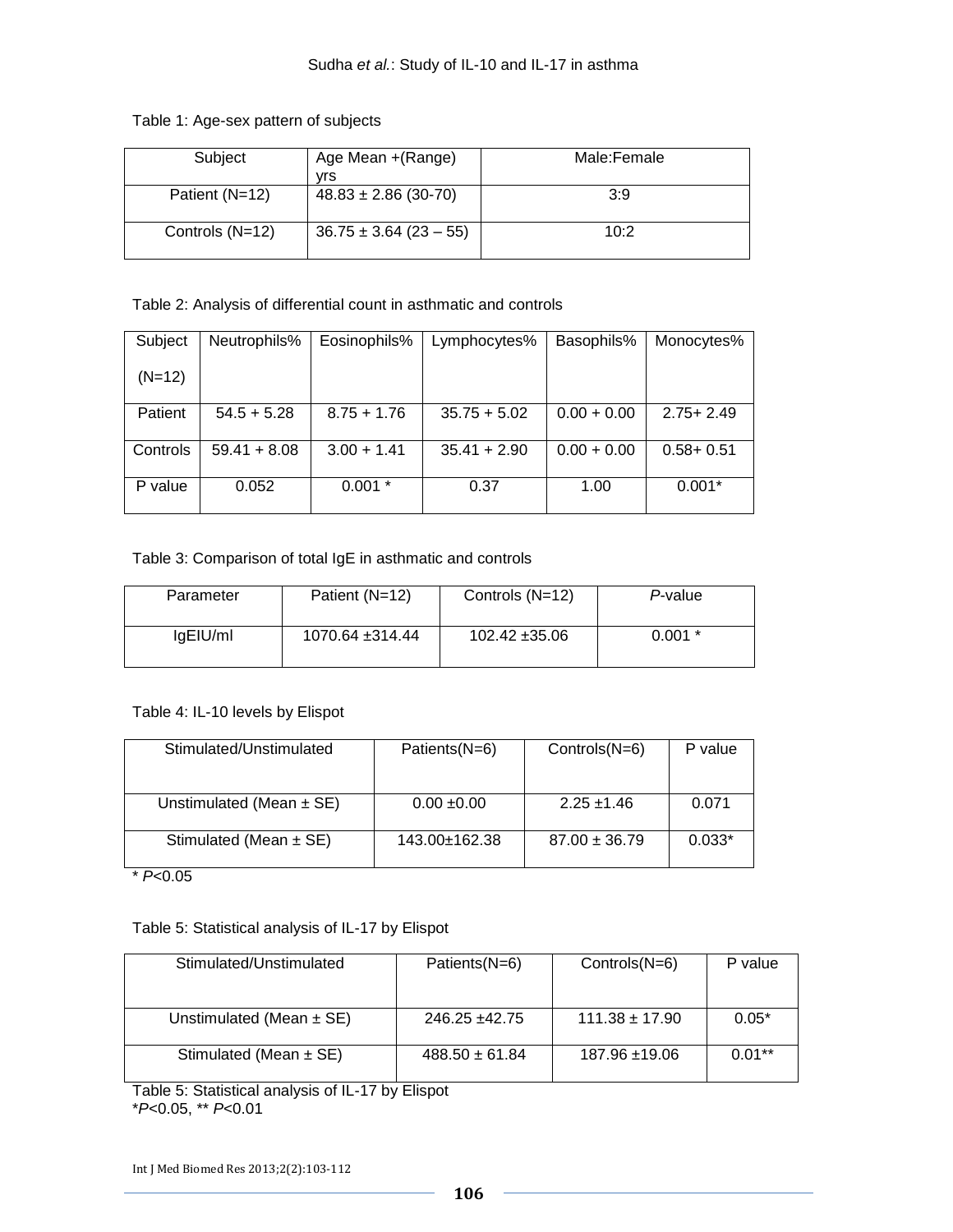| Table 6: Correlation analysis of IL-10 in patients and controls |  |  |
|-----------------------------------------------------------------|--|--|

| $IL-10$            | Patients (N=6)  | Pearson's        | Controls (N=6)    | Pearson's        |
|--------------------|-----------------|------------------|-------------------|------------------|
|                    |                 | Correlation      |                   | Correlation      |
|                    |                 | significance (P) |                   | significance (P) |
| <b>Eosinophils</b> | $8.67 \pm 2.16$ | 0.76             | $3.17 \pm 1.47$   | 0.048            |
| Neutrophils        | $54.5 \pm 5.09$ | 0.59             | $60.83 \pm 5.04$  | 0.13             |
| IgE                | $1470.83 \pm$   | 0.79             | $94.13 \pm 36.78$ | 0.88             |
|                    | 1243.10         |                  |                   |                  |

Table 7: Correlation analysis of IL-17 in patients and controls

| IL17               | Patients (N=6)  | Pearson's        | Controls (N=6)    | Pearson's        |
|--------------------|-----------------|------------------|-------------------|------------------|
|                    |                 | Correlation      |                   | Correlation      |
|                    |                 | significance (P) |                   | significance (P) |
| <b>Eosinophils</b> | $8.67 \pm 2.16$ | 0.374            | $3.17 \pm 1.47$   | 0.596            |
| Neutrophils        | $54.5 \pm 5.09$ | 0.253            | $60.83 \pm 5.04$  | 0.938            |
| IgE                | $1470.83 \pm$   | 0.246            | $94.13 \pm 36.78$ | 0.996            |
|                    | 1243.10         |                  |                   |                  |



Figure 1: Elispots for IL-10 cytokine in asthmatic patient and control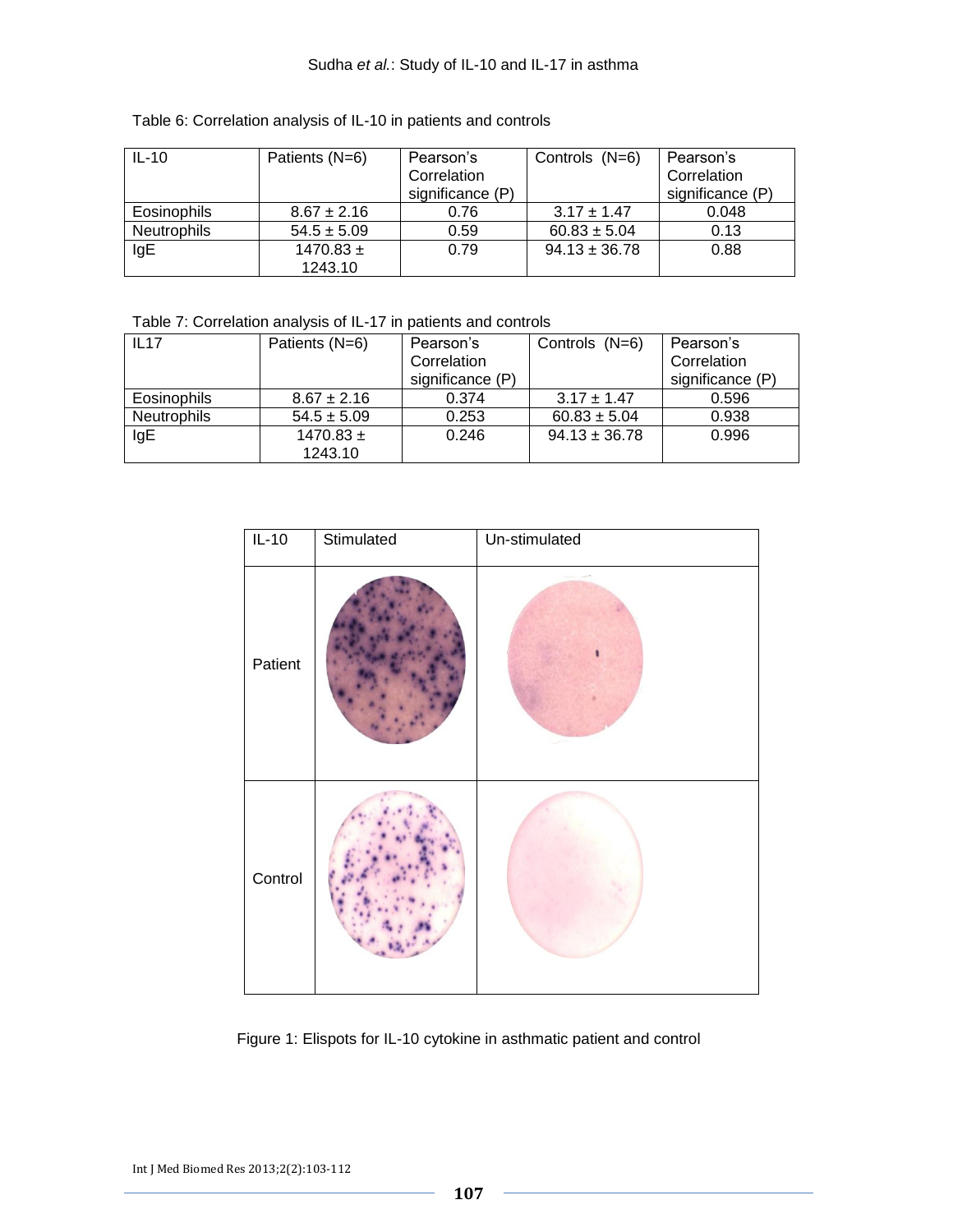

Figure 2: Elispots for IL-17 cytokine in asthmatic patient and control

Table 2 gives the analysis of differential count in asthmatic and control subjects. Percentage of different cells in the peripheral blood was performed by differential count and we observed significant increase in eosinophil percentage in asthmatic than in controls. Similarly, the percentage of monocytes in patients' blood was also found to be significant.

Table 3 shows the results of total IgE in serum performed by Elisa. Total IgE in the patients being 1070±314I U/ml while that in healthy controls being 102 ±35 IU/ml. This is found to be highly significant showing allergic conditions.

IL-10 and IL-17 cytokines were studied by Elispot assay. Table 4 and 5 give the results of the two cytokines taken for our study. These subjects were divided into stimulated and unstimulated using mitogen PHA for our stimulation. We were able to get results in 6 patients and 6 healthy controls. There was significant difference in IL-10 cytokines by elispot only when the cells were stimulated by mitogen. While when the cells were stimulated or without stimulation there was significant difference in IL-17 cytokine by elispot. We tried to correlate our results with the percentage of eosinophils, neutrophils and total IgE in patients and controls as shown in Table 6, 7 for these six patients. We did not get significant correlation of the cytokines with respect to eosinophils, neutrophils and total IgE.

Figures 1 and 2 show the diagrammatic representation of the elispot results for IL-10 and IL-17. There is clear difference in the number of spots in stimulated and unstimulated cells in patients and controls.

The spot size corresponds to the amount of IL-10/IL-17 secreted by individual cells. Thus, the mean distribution of spot size was used as a means to semi-quantitatively estimate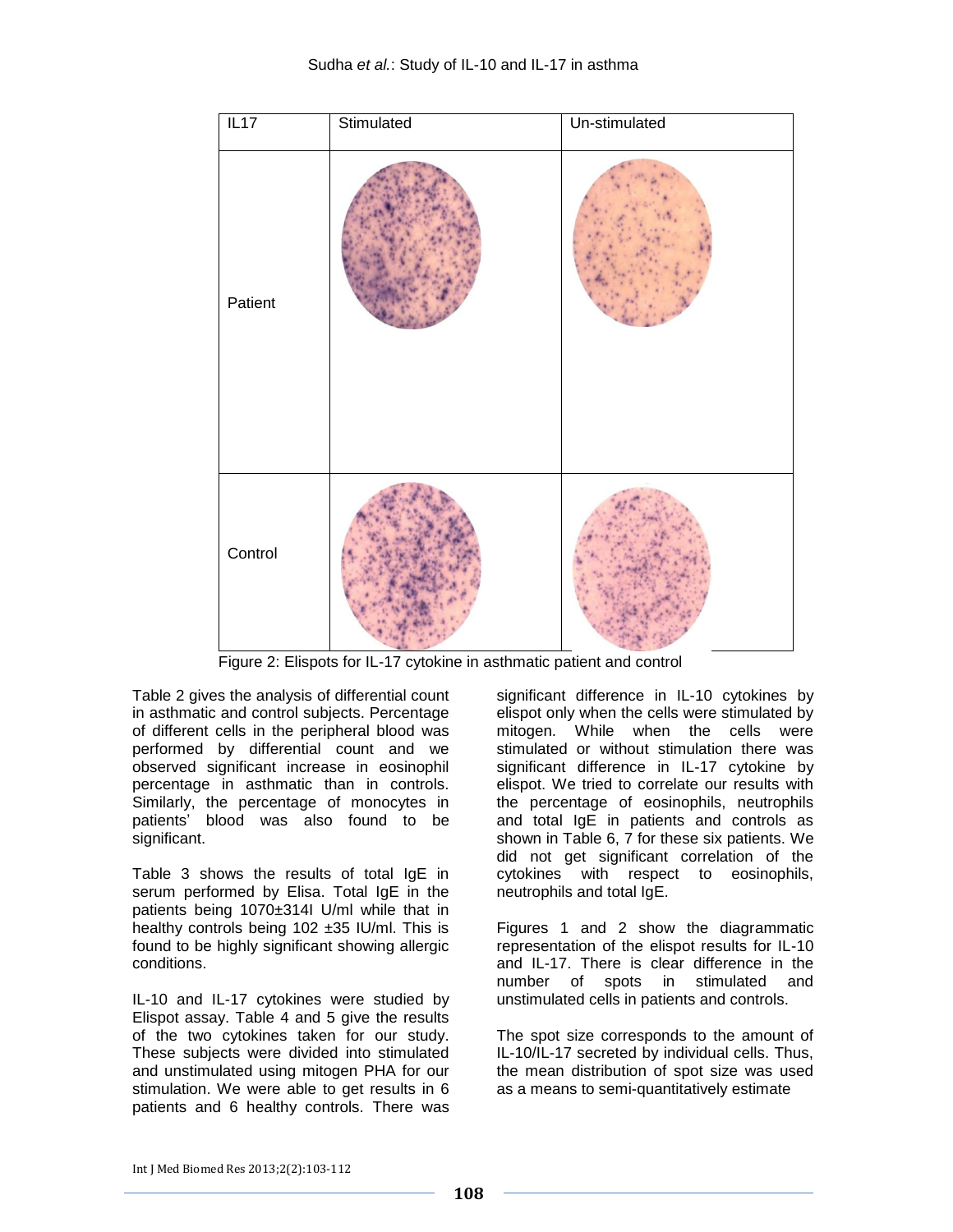

Figure 3: Mean spot distribution for IL-10 in patients and controls

and compare the secretions per cell in patients and controls. It was seen that cells showed spots in the range of -2.2 (Log Sq. mm) and -0.8 (Log Sq. mm) for IL-10 (Table 6 for IL-10) and -2.8 to -1.6 (Log Sq. mm) for IL-17 (Table 7 for IL-17). When the spot sizes were compared with the percentage mean spots it was seen that cells with larger spot sizes were found more in patients than controls for both for IL-10 (Figures 3 and 4 for IL-10) as well as IL-17 (Figures 5 and 6 for IL-17). Thus, patient cells secreted more IL-10 and IL-17 than controls.



Figure 4: Mean spot distribution for IL-10 in patients and controls



Figure 5: Mean spot distribution for IL-17 in patients and controls



Figure 6: Mean spot distribution for IL-17 in patients and controls

#### **DISCUSSION**

Studies conducted in our laboratory reveal that there was significant difference in IL-10 cytokines by elispot only when the cells were stimulated by mitogen. But when the cells were stimulated or without stimulation there was significant difference in IL-17 cytokine by elispot on comparison with controls.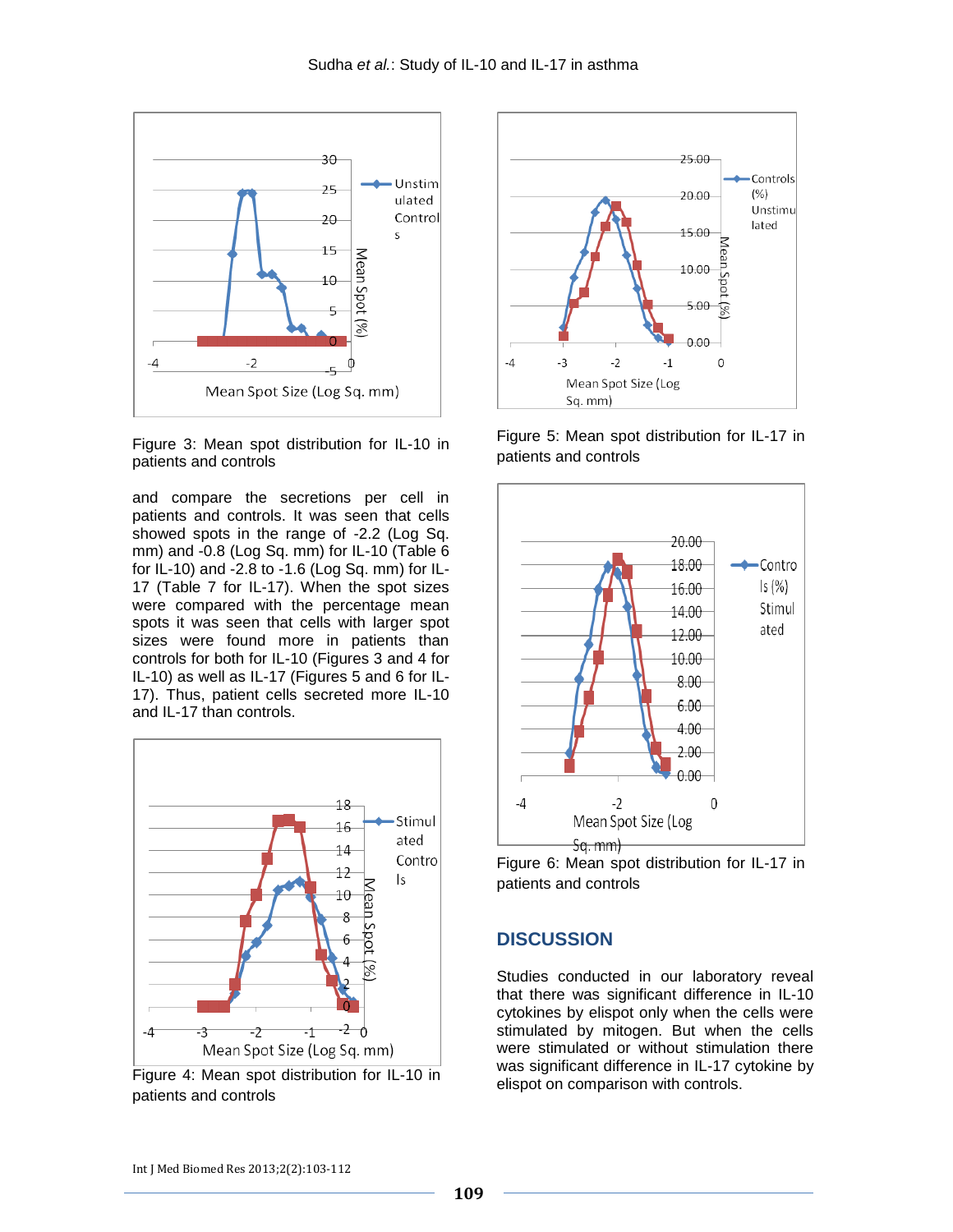Thus we can confirm that there is spontaneous production of IL-17 cytokines in asthmatic patients, while increase in IL-10 cytokines is only after the trigger of and by the allergens that may act as mitogens. As IL-10 acts as a negative regulator of immune response, we can say that there are low levels of IL-10 cytokine production while IL-17 seems to be increased even without the action of stimulant. Thus we may conclude that IL-17 plays an important role in asthmatic patients.

It is seen that during an immune response low frequency antigen specific naïve T cells clonally expand.<sup>[23-25]</sup> The overall clonal size when reached, defines the effector cell mass and therefore the magnitude of the acquired<br>immune  $\frac{[23\cdot25]}{2}$  During initial  $immune$  response.<sup>[23-25]</sup> encounter with the antigen, naïve T cells differentiate into memory cells with specific cytokine producing or killing effector function that defines the quality of the immune response.<sup>[23-25]</sup>

The Elispot assay takes the advantage of the fact that memory T-cell population do not secrete effector cytokine until they encounter cognate antigen.<sup>[26]</sup> Appropriated cognate is required to detect these T-cells. Since T-cells recognize processed antigen, the mode of antigen administration and the type of antigen presenting cell defines what antigen is presented to the cell.<sup>[26,27]</sup> Soluble antigens added to cell culture are preferentially presented on major histo-compatibilty complex (MHC) II molecules generating the ligand for activating CD4 cells.<sup>[27]</sup>

Elispot has been used successfully to delineate some of the cellular re-activities involved in contact allergy. Studies conducted on allergic patients reveal that nickel allergy involves T cells with a production of both T cell type  $1(IFN -y)$  and type 2  $(IL-4)$ cytokines. The type 2 cytokines appear to be most consistently expressed and elispot tests on specific detection of IL-4 or IL-13 can potentially be used as a diagnostic alternative to current patch tests.<sup>[27]</sup>

# **CONCLUSION**

Findings from this study revealed that in allergy research, Elispot assay are important in assessing antigen-specific T-cell

responses. This method is sensitive enough to detect low frequency T-cells in peripheral blood, unlike ELISA. Thus ELISPOT assays for specific cytokines may provide a method that could be used to monitor antigen-specific T cell responses in peripheral blood.[21,28,29]

**Abbreviations:** 1. Th2: T helper type 2 cells

2. ELISA: Enzyme-linked immunosorbent assay.

3. ELISPOT: Enzyme-linked immunospot assay

4. IL: Interleukin

5. PBMNC-Peripheral blood mononuclear cells.

6. OPD-Out patient department.

7. IgE- Immunoglobulin E.

# **ACKNOWLEDGEMENT**

The authors wish to thank the Director and the Management for the necessary grants to conduct this study and the patient for their blood samples. The administrative staff for all the necessary help rendered.

# **REFERENCES**

- 1. Wilson DH, Adams R.J, Tucker G, Appleton S, Taylor A.W and Ruffin R.E. Trends in asthma prevalence and population changes in South Australia, 1990–2003. Med J Aust 2006;184:226–229.
- 2. Von Mutius E*.* Gene–environment interactions in asthma*.* J Allergy Clin Immunol2009*;*123*:*3*–*11*.*
- 3. Kim HY*,* DeKruyff RH*,* and Umetsu DT. The many paths to asthma: phenotype shaped by innate and adaptive immunity*.* Nat Immune 2010*;*11:577*–*584*.*
- 4. Wang W, Li JJ, Foster PS, Hasbro PM, Yang M. Potential therapeutic targets for steroid - resistant asthma. Cur Drug Targets 2010;11:957-70
- 5. Li N, Halo M, Phalanx RF, Hinds WC, Nell AE. Particulate air pollutants and asthma. A paradigm for the role of oxidative stress in PM-induced adverse health effects. CLIN Immune 2003;109:250-265.
- 6. Johnston RA, Zhu M, Rivera-Sanchez YM, Lu FL, Theman TA, Flynt L, Shore SA. Allergic airway responses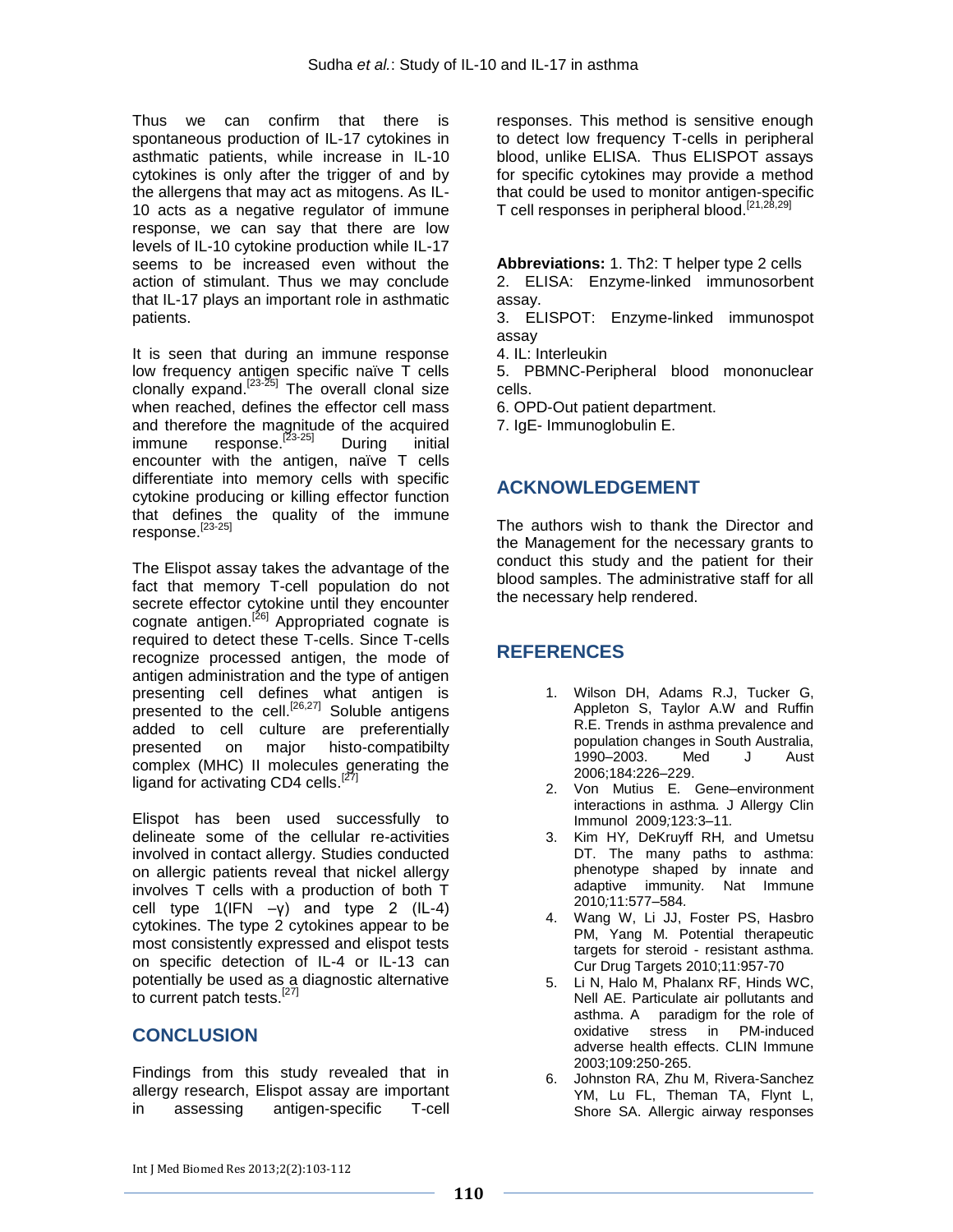in obese mice. Am J Respire Crib Care Med 2007;176:650-658.

- 7. Woodruff PG, Khashayar R, Lazarus SC, Janson S, Avila P, Boushey HA [Segal M,](http://www.ncbi.nlm.nih.gov/pubmed?term=Segal%20M%5BAuthor%5D&cauthor=true&cauthor_uid=11692100) [Fahy JV.](http://www.ncbi.nlm.nih.gov/pubmed?term=Fahy%20JV%5BAuthor%5D&cauthor=true&cauthor_uid=11692100) Relationship between airway inflammation, hyperresponsiveness, and obstruction in asthma. J Allergy Clin Immunol 2001;108:753-758.
- 8. Lamblin C, Gosset P, Tillie-Leblond I, Saulnier F, Marquette CH, Wallaert B, Tonnel A.B. Bronchial neutrophilia in patients with noninfectious status asthmaticus. Am J Respir Crit Care Med 1998;157:394-402.
- 9. Kips J.C. Cytokines in asthma. Eur Respir J 2001;18: Suppl.34, 24s–33s.
- 10. Chowdhary VS, Vinaykumar EC, Rao JJ, Rao R, Ram BK, Rangamani V. A study of serum IgE and eosinophils in respiratory allergy patients. Indian J of Allergy Asthma Imm 2003;17:21-24.
- 11. Anupama N, Sharma MV, Nagaruja HS, Bhat MR. The serum immunoglobulin E level reflects the severity of bronchial Asthma. Thai Journal of Physiological Sciences 2005;18:35-40.
- 12. [Samaras V,](http://www.ncbi.nlm.nih.gov/pubmed?term=%22Samaras%20V%22%5BAuthor%5D) [Piperi C,](http://www.ncbi.nlm.nih.gov/pubmed?term=%22Piperi%20C%22%5BAuthor%5D) [Korkolopoulou](http://www.ncbi.nlm.nih.gov/pubmed?term=%22Korkolopoulou%20P%22%5BAuthor%5D)  [P,](http://www.ncbi.nlm.nih.gov/pubmed?term=%22Korkolopoulou%20P%22%5BAuthor%5D) [Zisakis A,](http://www.ncbi.nlm.nih.gov/pubmed?term=%22Zisakis%20A%22%5BAuthor%5D) [Levidou G,](http://www.ncbi.nlm.nih.gov/pubmed?term=%22Levidou%20G%22%5BAuthor%5D)  [Themistocleous MS,](http://www.ncbi.nlm.nih.gov/pubmed?term=%22Themistocleous%20MS%22%5BAuthor%5D) [Boviatsis EI,](http://www.ncbi.nlm.nih.gov/pubmed?term=%22Boviatsis%20EI%22%5BAuthor%5D)  [Sakas DE,](http://www.ncbi.nlm.nih.gov/pubmed?term=%22Sakas%20DE%22%5BAuthor%5D) [Lea RW,](http://www.ncbi.nlm.nih.gov/pubmed?term=%22Lea%20RW%22%5BAuthor%5D) [Kalofoutis A,](http://www.ncbi.nlm.nih.gov/pubmed?term=%22Kalofoutis%20A%22%5BAuthor%5D)  [Patsouris E.](http://www.ncbi.nlm.nih.gov/pubmed?term=%22Patsouris%20E%22%5BAuthor%5D) Application of the ELISPOT method for comparative analysis of interleukin (IL)-6 and IL-10 secretion in peripheral blood of patients with astroglial tumors. Mol Cell Biochem 2007;304:343-348.
- 13. Michael R.V, Justice J.P, Bradfield J.F, Enright E, Sigounas A and Sanjiv S.A. IL-10 reduces Th2 cytokine production and eosinophilia but augments airway reactivity in allergic mice Am J Physiol Lung Cell Mol Physiol 2000;278:L667- L674
- 14. Wong CK, Ho FW, Chan CHD, Ho ASS and Hui DSC. Pro-inflammatory cytokine (IL-17, IL-6, IL-18 and IL-12) and Th cytokines (IFN-*γ*, IL-4, IL-10 and IL-13) in patients with allergic asthma. Clinical & Experimental Immunology. 2001[;125:](http://onlinelibrary.wiley.com/doi/10.1111/cei.2001.125.issue-2/issuetoc)177–183.
- 15. Li-Fang Wanga, Hsien-Ching Chiu, Chih-Jung Hsu, Ching-Yi Liu , Yu-Han Hsueh, Shi-Chuen Miaw. Epicutaneous sensitization with a protein antigen induces Th17 cells. J Dermatol Sci 2009;54:192-197.
- 16. Cosmi L, Liotta F, Maggi E, Romagnani S, Annunziato F. Th17 lymphocytes and asthma Allergy. 2011 Aug;66(8):989-98. doi:

10.1111/j.1398-9995.2011.02576.x. Epub 2011 Mar

- 17. Radoslaw S. The immunosorbent immunospot assay (ELISPOT): Perspectives for use in allergology and immunology. Alergol Immunol 2007; 4:77-81.
- 18. Elispot assays: state-of-the-art tools for functional analysis of cellular immunology. [www.millipore.com](http://www.millipore.com/)
- 19. Bailey T, Stark S, Grant A, Hartnett C, Tsang M and Kalyuzhny A**.** A multidonor ELISPOT study of IL-1β, IL-2, IL-4, IL-6, IL-13, IFN-γ and TNFα release by cryopreserved human peripheral blood mononuclear cells. J Immunol Methods 2002;270:171-82.
- 20. Radoslaw S. ELISpot versus ELISA: A comparison. [ELISpot.biz](http://www.elispot.biz/index.htm) website.
- 21. Bathoorn E, Limburg A, Bouwman J.J, Bossink A.W, Thijsen S.F. [Diagnostic](http://www.ncbi.nlm.nih.gov/pmc/articles/PMC3122525/) potential [of an enzyme-linked](http://www.ncbi.nlm.nih.gov/pmc/articles/PMC3122525/)  [immunospot assay](http://www.ncbi.nlm.nih.gov/pmc/articles/PMC3122525/) in tuberculous [pericarditis.](http://www.ncbi.nlm.nih.gov/pmc/articles/PMC3122525/) Clin Vaccine Immunol 2011; 18: 874–877. doi:10.1128/CVI.00031-11.
- 22. Hirano T, Yamakawa N, Miyajima H, [Maeda K,](http://www.ncbi.nlm.nih.gov/pubmed?term=Maeda%20K%5BAuthor%5D&cauthor=true&cauthor_uid=2785143) [Takai S,](http://www.ncbi.nlm.nih.gov/pubmed?term=Takai%20S%5BAuthor%5D&cauthor=true&cauthor_uid=2785143) [Ueda A,](http://www.ncbi.nlm.nih.gov/pubmed?term=Ueda%20A%5BAuthor%5D&cauthor=true&cauthor_uid=2785143) [Taniguchi](http://www.ncbi.nlm.nih.gov/pubmed?term=Taniguchi%20O%5BAuthor%5D&cauthor=true&cauthor_uid=2785143)  [O,](http://www.ncbi.nlm.nih.gov/pubmed?term=Taniguchi%20O%5BAuthor%5D&cauthor=true&cauthor_uid=2785143) [Hashimoto H,](http://www.ncbi.nlm.nih.gov/pubmed?term=Hashimoto%20H%5BAuthor%5D&cauthor=true&cauthor_uid=2785143) [Hirose S,](http://www.ncbi.nlm.nih.gov/pubmed?term=Hirose%20S%5BAuthor%5D&cauthor=true&cauthor_uid=2785143) [Okumura](http://www.ncbi.nlm.nih.gov/pubmed?term=Okumura%20K%5BAuthor%5D&cauthor=true&cauthor_uid=2785143)  [K.](http://www.ncbi.nlm.nih.gov/pubmed?term=Okumura%20K%5BAuthor%5D&cauthor=true&cauthor_uid=2785143) An improved method for the detection of IgE antibody of defined specificity ELISA using rat monoclonal anti-IgE antibody. J Immunol Methods 1089;119:145-150.
- 23. Harrington LE, Hatton RD, Mangan PR, Turner H, Murphy TL, Murphy KM. Murphy KM, Weaver CT. Interleukin 17 –producing CD4 effector T cells develop via a lineage distinct from the T-helper type 1 and 2 lineages. Nat Immunol 2005;6:1123- 1132.
- 24. Aarvak T, Chabaud M, Miossec P, Natvig JB. IL-17 is produced by some pro-inflammatory Th1/Th0 cells but not Th2 cells. J Immunol 1999;162:1246- 1251.
- 25. Gary S.G, Conover J, Halpern M, David S.P, Feagin A, and Dennis M.K. Effects of bacterial DNA on cytokine production by (NZB/NZW) F1 Mice 1. J Immunol 1998;161:3890-3895.
- 26. Lindemann M, Bohmerw J, Zabelw M and Grosse WH. ELISpot: a new tool for the detection of nickel sensitization. Clin Exp Allergy 2003;33:992-998.
- 27. Cui Y and Chang L.J. Computerassisted, quantitative cytokine enzyme-linked immunospot analysis of Human Immune Effector Cell